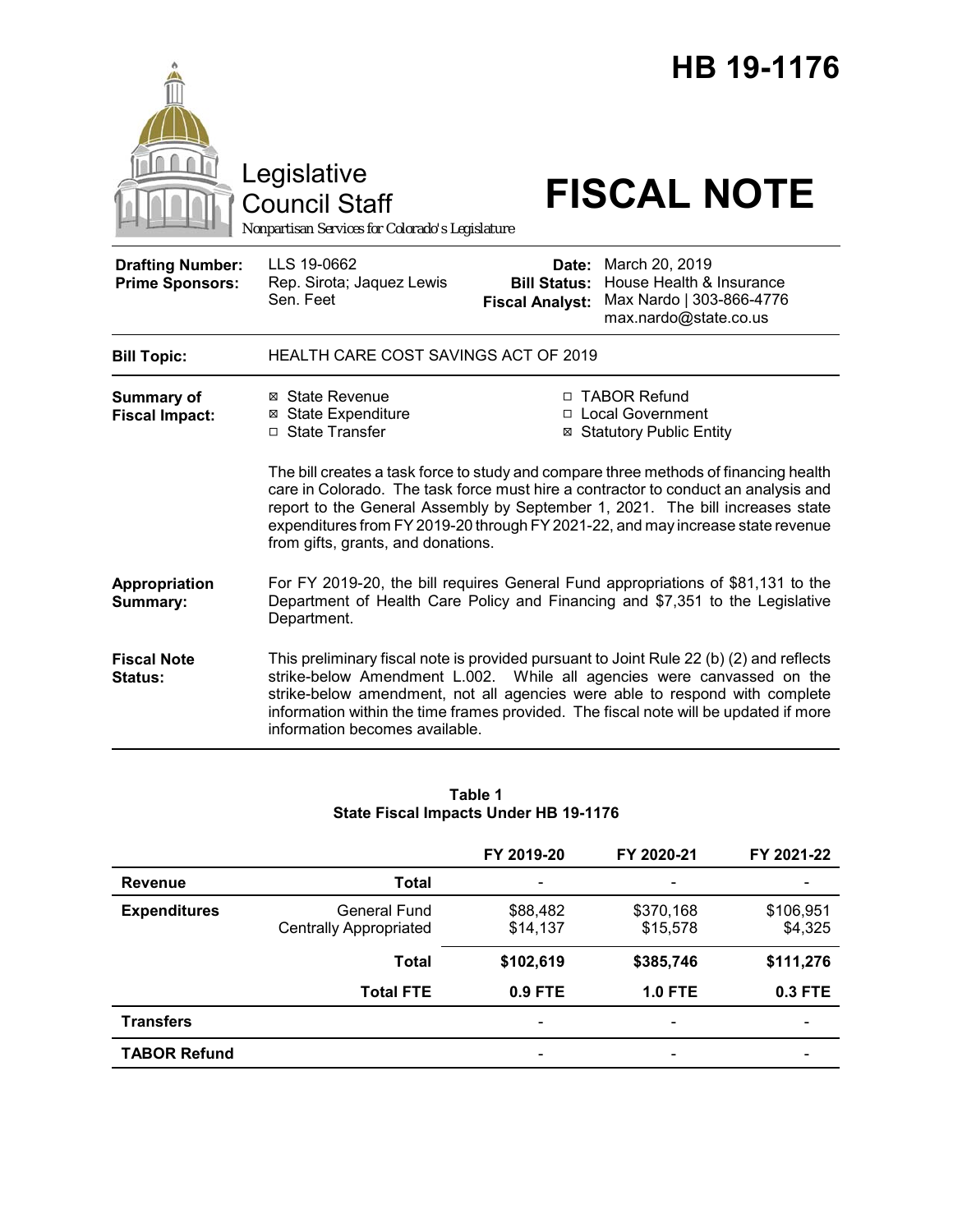March 20, 2019

# **Summary of Legislation**

The bill creates the Health Care Cost Analysis Task Force in the Department of Health Care Policy and Financing (HCPF) to analyze and compare methods of financing health care in Colorado. The task force consists of 17 members, as specified by the bill, including legislators, gubernatorial appointees, and executive branch officials. The task force must select a contract analyst to provide a detailed analysis of the following health care financing systems:

- the current Colorado health care financing system;
- a multi-payer universal health care system in which all residents of Colorado are covered under a plan with a mandated set of benefits that is publicly and privately funded and also paid for by employer and employee contributions; and
- a publicly financed and privately delivered universal health care system that directly compensates providers.

Before preparing the analysis, the analyst must host at least three stakeholder meetings to determine the methodology to be used in the study. The analysis must model funding systems for each system studied, including options financed with General Fund, federal funds, and various state taxes, as listed by the bill. Among other things, each analysis may include:

- the first, second, fifth, and tenth year costs;
- the number of uninsured, underinsured, and at-risk insured individuals;
- health expenditures by payer, including coinsurance, deductibles, and copayments;
- analyses of provider payments and rates;
- a description of how the system provides certain health services, as listed in the bill; and
- a review of existing literature regarding the certain collateral costs to society of high health care costs.

The actions required by the bill are to be completed by the dates listed as follows:

- September 1, 2019, the members of the task force will be appointed;
- October 1, 2019, the task force will issue a competitive solicitation to select an analyst;
- January 1, 2021, the task force will submit a preliminary report to the General Assembly outlining the analyst's methodology for the study; and
- September 1, 2021, the task force will deliver to the General Assembly a final report of the task force's findings received from the analyst.

Task force members may be reimbursed for expenses incurred in performing their duties. The task force is repealed September 1, 2022.

# **State Revenue**

HCPF and the task force may utilize gifts, grants, or donations for the purposes of the study. No revenue source has been identified at this time.

# **State Expenditures**

This bill will increase state General Fund expenditures by \$102,936 and 0.9 FTE in FY 2019-20, \$386,063 and 1.0 FTE in FY 2020-21, and \$111,276 and 0.3 FTE in FY 2021-22. These costs are shown in Table 2 and described below.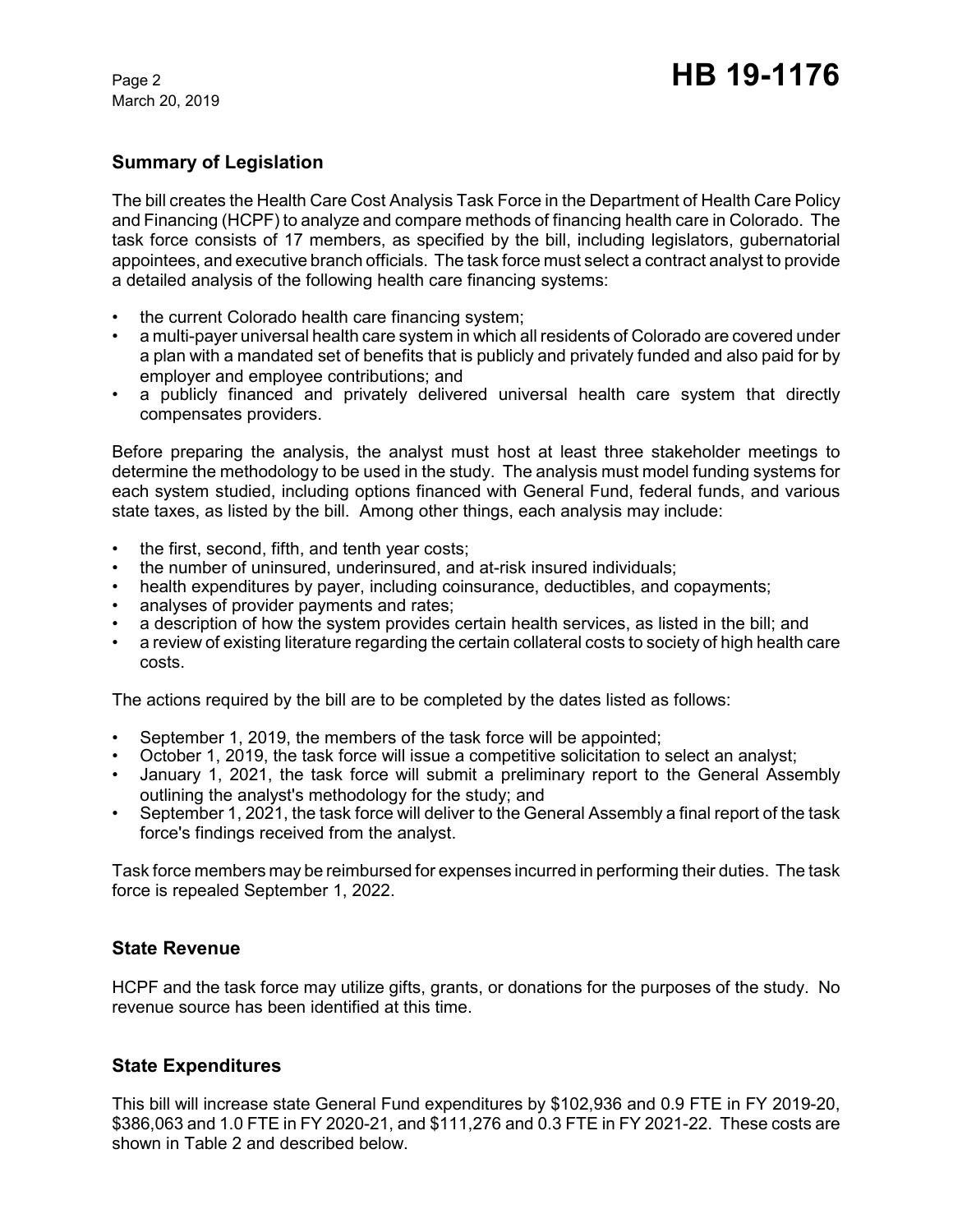**Table 2 Expenditures Under HB 19-1176**

| <b>Cost Components</b>                             | FY 2019-20 | FY 2020-21     | FY 2021-22 |
|----------------------------------------------------|------------|----------------|------------|
| Department of Health Care Policy and Financing     |            |                |            |
| <b>Personal Services</b>                           | \$70,278   | \$76,667       | \$19,166   |
| <b>Operating Expenses and Capital Outlay Costs</b> | \$5,653    | \$950          | \$285      |
| Task Force Reimbursement - non-legislative members | \$5,200    | \$5,200        |            |
| <b>Contract Analyst</b>                            |            | \$280,000      | \$87,500   |
| Centrally Appropriated Costs*                      | \$14,137   | \$15,578       | \$4,325    |
| FTE - Personal Services                            | $0.9$ FTE  | 1.0 FTE        | $0.3$ FTE  |
| <b>HCPF (Subtotal)</b>                             | \$95,268   | \$378,395      | \$111,276  |
| <b>Legislative Department</b>                      |            |                |            |
| Legislator Per Diem and Reimbursement              | \$7,351    | \$7,351        |            |
| Centrally Appropriated Costs*                      | \$317      | \$317          |            |
| <b>Legislative Department (Subtotal)</b>           | \$7,668    | \$7,668        |            |
| <b>Total</b>                                       | \$102,936  | \$386,063      | \$111,276  |
| <b>Total FTE</b>                                   | 0.9 FTE    | <b>1.0 FTE</b> | 0.3 FTE    |

 *\* Centrally appropriated costs are not included in the bill's appropriation.*

**Health Care Policy and Financing.** The fiscal note assumes that HCPF will be the primary agency to coordinate the task force, the contract analyst, and report to the General Assembly. As such, costs associated with the implementation are assumed to be housed within HCPF. These costs will include temporary HCPF staffing, the contract analyst, and reimbursements for members of the task force.

*Contract analyst.* The bill requires a contract analyst to prepare a detailed analysis of at least three health care financing systems, with each analysis including certain components specified by the bill. Based on recent health care studies of comparable scope, the fiscal note estimates that the final report can be accomplished with 2,000 hours of consulting at \$175 per hour (\$350,000). Since the final report will be drafted between January 1, 2021, and September 1, 2021, the cost are split proportionally between the two fiscal years. The hourly cost is a blended rate consisting of various staff that include a project manager, actuary, research analyst, and business analyst. The analyst is required to host at least three stakeholder meetings to determine a methodology to be used in the study; it is estimated that an additional 100 hours (\$17,500) in FY 2020-21, coupled with support from temporary HCPF staff, will be sufficient to conduct these meetings, synthesize feedback, and prepare a report on methodology.

*HCPF administrative costs.* HCPF will require additional staff in order to support the contract analyst and coordinate the activity of the task force. This work will include assisting in the procurement of a contract analyst, facilitating task force meetings, responding to the analyst's data inquiries, providing information about the state's current health care financing system, and preparing reports for the General Assembly. This work can be accomplished with 1.0 FTE, prorated to reflect the General Fund paydate shift in FY 2019-20 and a quarter year impact in FY 2021-22.